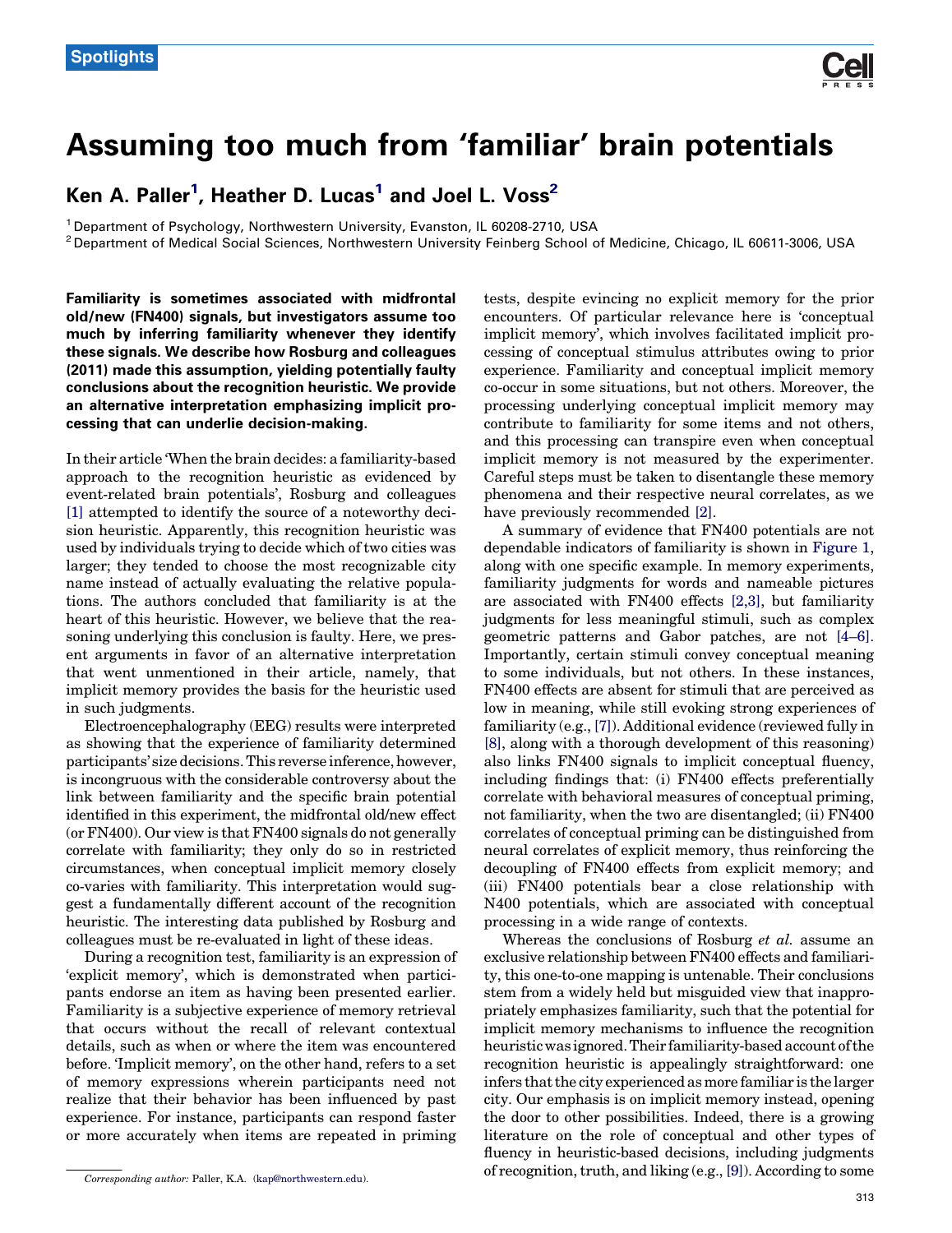<span id="page-1-0"></span>

Figure 1. Summary of evidence linking FN400 brain potentials to conceptual implicit memory rather than to familiarity. (a) Stimulus meaningfulness can be used to disentangle familiarity and conceptual fluency, and their neural correlates. The magnitudes of familiarity, conceptual fluency, and FN400 are shown along a continuum of strong (green) to weak (red), according to variations in stimulus meaningfulness. In repetition paradigms, stimuli that are inherently high in meaning (left) produce familiarity, conceptual fluency and FN400 effects [2,3], whereas stimuli that are minimally meaningful (right) produce familiarity, but not conceptual fluency or FN400 signals (e.g., 4-6]. Stimuli that vary idiosyncratically across individuals in meaningfulness (middle) support familiarity irrespective of rated meaningfulness, but produce conceptual fluency and FN400 signals only when rated as relatively meaningful (e.g., [7]; see [8] for a review). FN400 potentials therefore track conceptual fluency rather than familiarity. The erroneous inference of a generic link between familiarity and FN400 signals has arisen because familiarity and conceptual fluency co-occur in some conditions. (b) FN400 brain potentials are shown for visual words that were matched for familiarity but varied in the degree to which they were thought by the viewer to be meaningful [7]. Electrode locations are indicated by green circles on a schematic view of a head. In implicit memory tests, conceptual priming was preferentially observed for words that were relatively high in meaning. Words rated as relatively low in meaning were essentially treated as pronounceable letter strings; they evoked little meaning and did not support conceptual priming, but some could still be recognized. FN400 effects (relative to a new-word baseline) were observed in conjunction with familiaritybased recognition only for the high-meaning words, and FN400 signals were thus associated with conceptual fluency instead of familiarity. In contrast, familiarity was consistently associated with brain potentials occurring after FN400 effects (beginning about 500 ms after word onset), given that amplitudes were greater than baseline when familiarity-based recognition was indicated for words from either meaningfulness category. Adapted, with permission, from [8].

accounts, familiarity itself can arise from the unconscious attribution of fluency to prior experience [\[10\]](#page-2-0). However, conceptual fluency can occur without concomitant familiarity, and familiarity can be triggered by types of processing other than conceptual fluency. It is thus important not to conflate thesememoryphenomenaor theirneural correlates so that we can ultimately achieve a better understanding of how they relate to one another.

This methodological critique, moreover, is of general relevance; the limitations of reverse inference should be considered whenever investigators attempt to use neuroimaging to better understand psychological processes. In this case, FN400 potentials might have been reliable signals of familiarity if conceptual fluency was tightly coupled with familiarity across all the trials in the experiment, but it would nonetheless be presumptuous to conclude that familiarity was operative in this way without additional evidence. FN400 signals indicate only one possible familiarity source, not familiarity itself. Even if a priori hypotheses support the approach of inferring familiarity based on FN400 data (and of disregarding alternative hypotheses), such an approach is contrary to the goal of using EEG to gain novel insight into the relevant neurocognitive mechanisms. The same reasoning applies to many other attempts to infer familiarity (and other cognitive phenomena) based on neuroimaging data [\[8\]](#page-2-0).

The EEG analysis methods utilized by Rosburg and colleagues can be an informative means to examine brain signals relevant to human decision-making. However, inferences of subjective states such as familiarity from